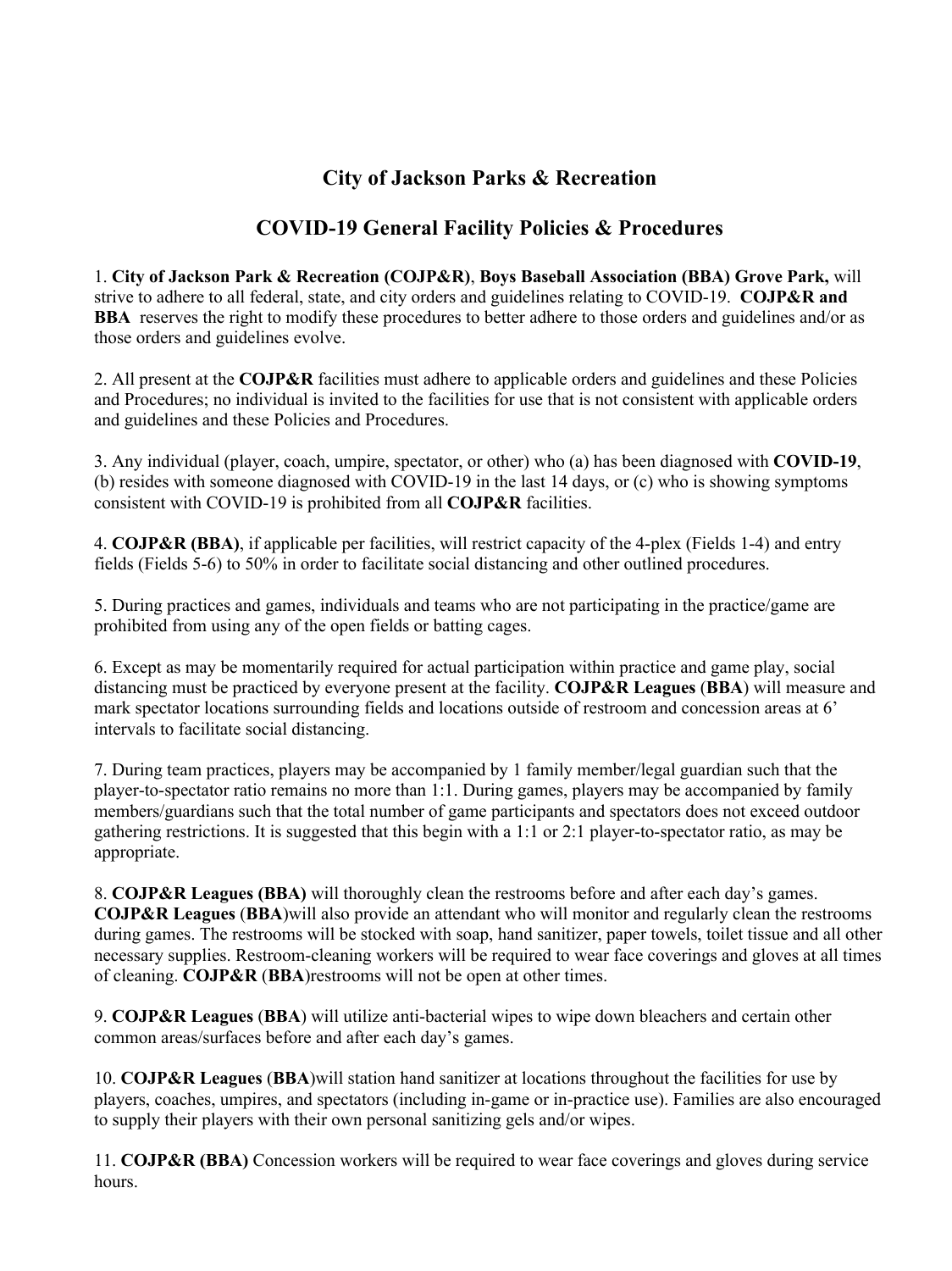12. Sunflower seeds and any other food that must be shelled to consume are prohibited at all **COJP&R facilities.**